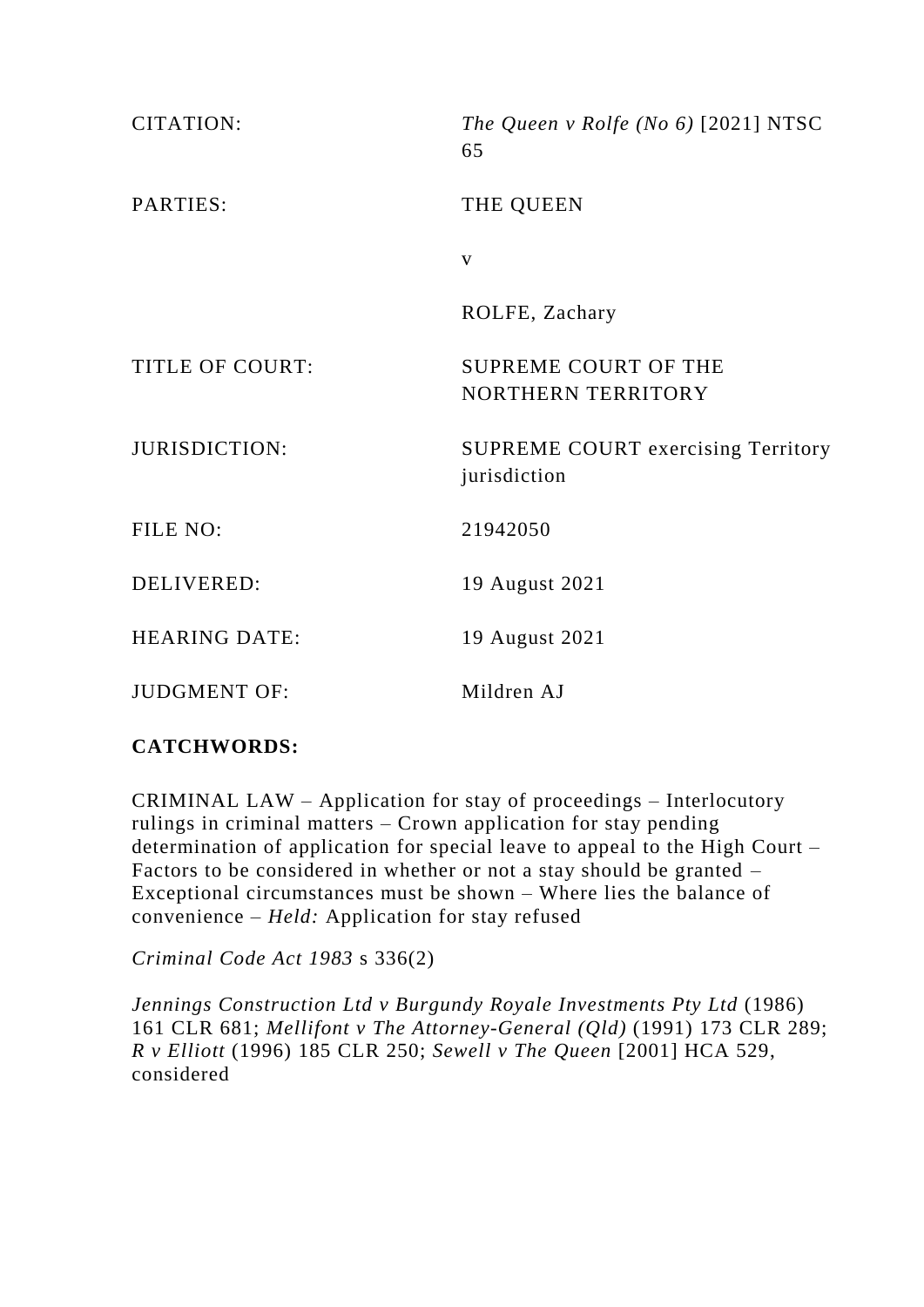# **REPRESENTATION:**

| Counsel:<br>Crown:<br>Accused:    | P. Strickland SC and J. Poole<br>D. Edwardson QC and A. Allen QC |
|-----------------------------------|------------------------------------------------------------------|
| <i>Solicitors:</i>                |                                                                  |
| Crown:                            | Office of the Director of Public                                 |
|                                   | <b>Prosecutions</b>                                              |
| Accused:                          | <b>Tindall Gask Bentley</b>                                      |
| Judgment category classification: | A                                                                |
| Judgment ID Number:               | Mil20569                                                         |
| Number of pages:                  | 16                                                               |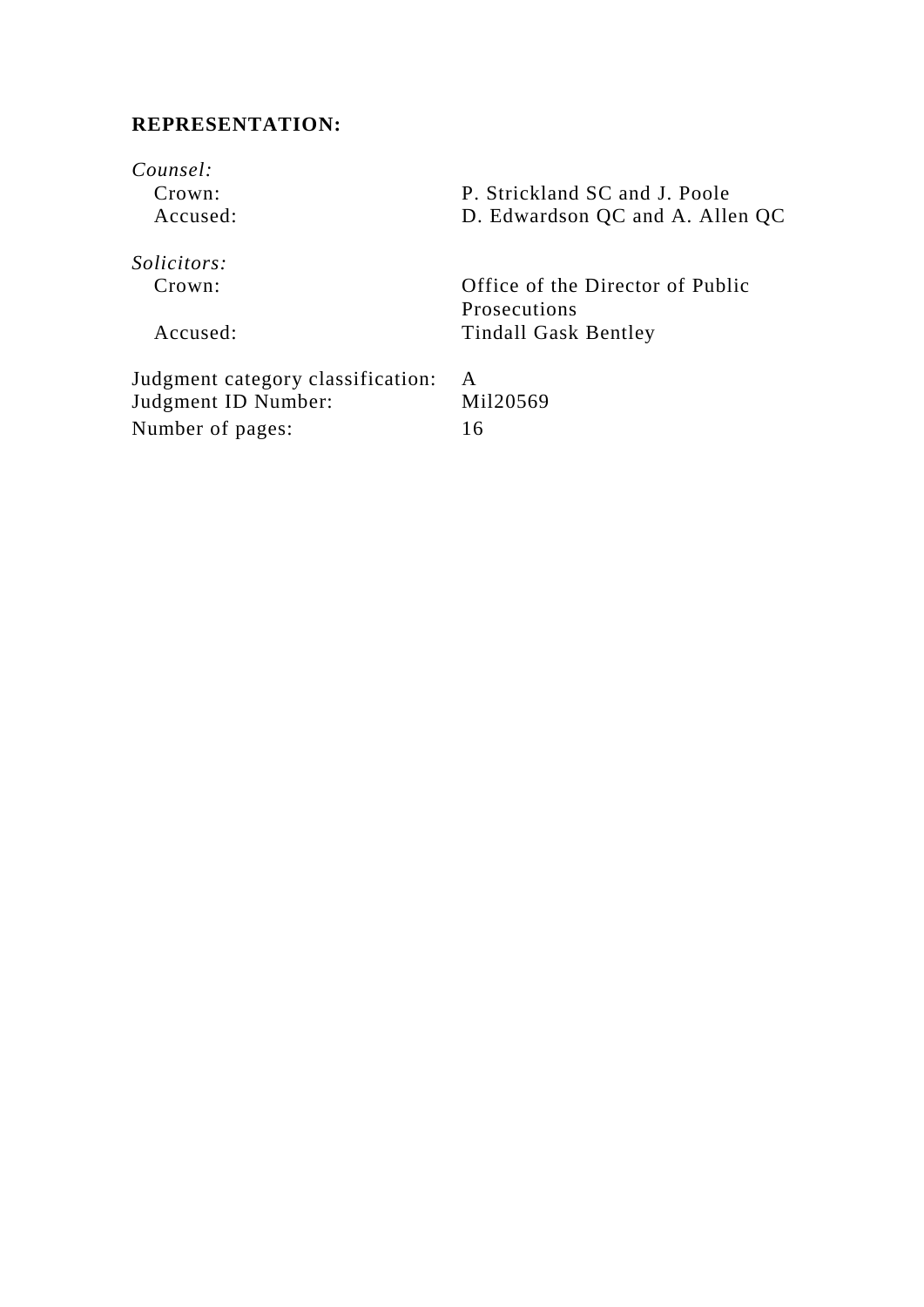### IN THE SUPREME COURT OF THE NORTHERN TERRITORY OF AUSTRALIA AT DARWIN

*The Queen v Rolfe (No 6)* [2021] NTSC 65 No. 21942050

BETWEEN:

#### **THE QUEEN**

AND:

#### **ZACHARY ROLFE**

CORAM: MILDREN AJ

REASONS FOR JUDGMENT

(Delivered ex tempore 19 August 2021)

#### **Introduction**

[1] This is an application for a stay pending an application for special leave to the High Court from the decision of the Full Court of the Supreme Court of the Northern Territory in *The Queen v Rolfe (No. 5)* [2021] NTSCFC 6. In this case, Zachary Rolfe ('the Accused') has been arraigned and the trial has already commenced; see s 336(2) of the *Criminal Code Act 1983* ('the Code').

#### **Procedural history**

[2] On 13 November 2019, the Accused was arrested by police for the alleged murder of Charles Arnold ("Kumanjayi") Walker ('the Deceased'). The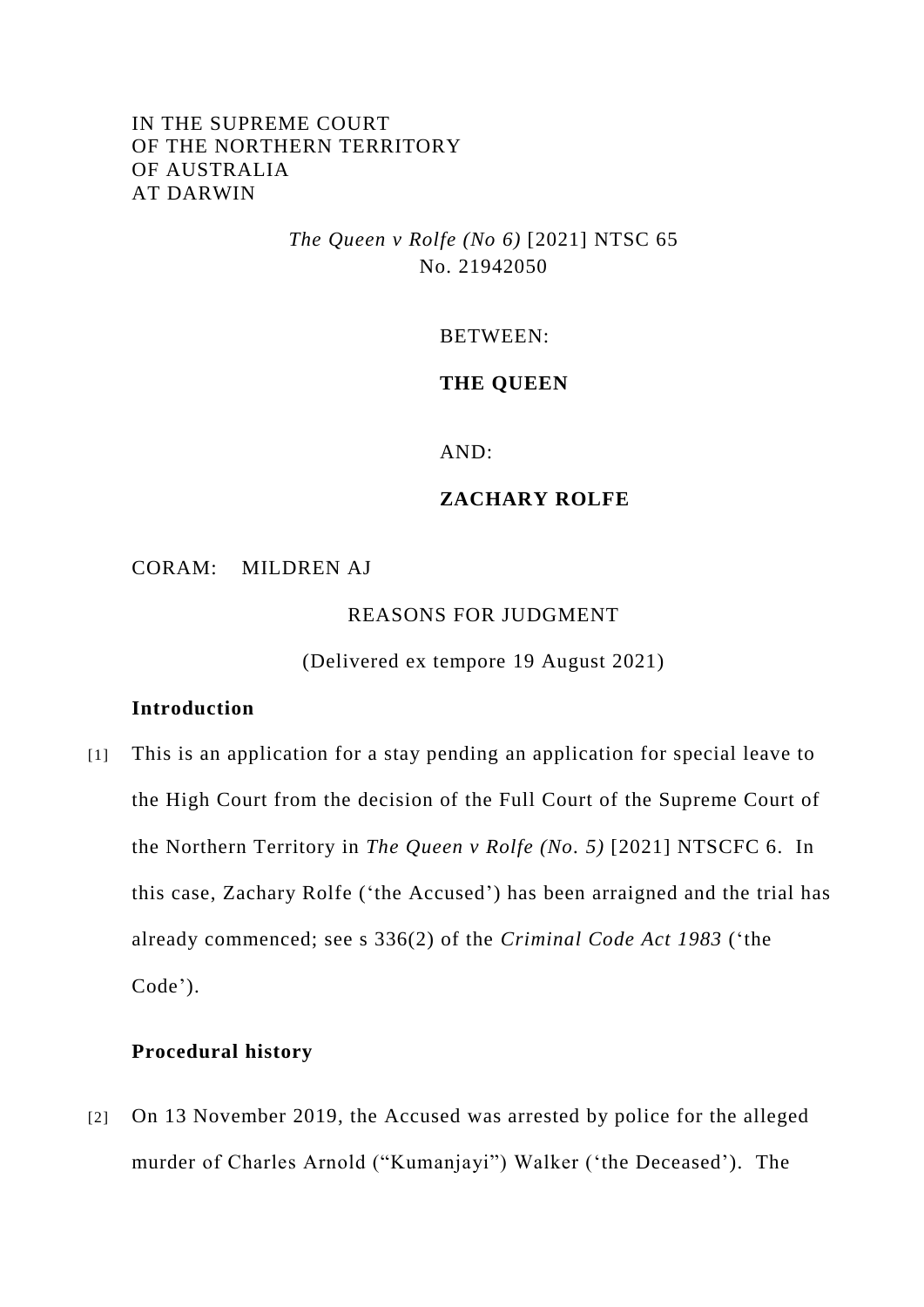Accused was granted bail on the same day by Local Court Judge Birch and has remained on bail ever since.

- [3] On 19 November 2019, an Information was laid charging the Accused with the murder of the Deceased on 9 November 2019 at Yuendumu in the Northern Territory, contrary to s 156 of the Code. A committal hearing was conducted from 1 September to 3 September 2020 in the Alice Springs Local Court before Judge Birch. On 26 October 2020, Judge Birch found that there was a case to answer and committed the Accused to stand trial in the Supreme Court in Alice Springs.
- [4] An Indictment was laid charging the Accused with murder on 26 October 2020. On 25 November 2020, the trial was set for 5 weeks to commence on 19 July 2021 before me. The first week of the trial was set aside for a *voir dire* hearing.
- [5] In December 2020, the Accused filed an application for the proceedings to be transferred from the Supreme Court in Alice Springs to the Supreme Court in Darwin. That application was granted. On 17 December 2020, I delivered my decision in relation to that application. There were a number of interlocutory applications relating to other various pre-trial matters in February, March, May, June and July of 2021.
- [6] On 25 June 2021, a fresh Indictment was filed adding alternative counts to the charge of murder. Namely, the Accused was charged with engaging in a violent act which caused the death the Deceased contrary to s 161A(1) of the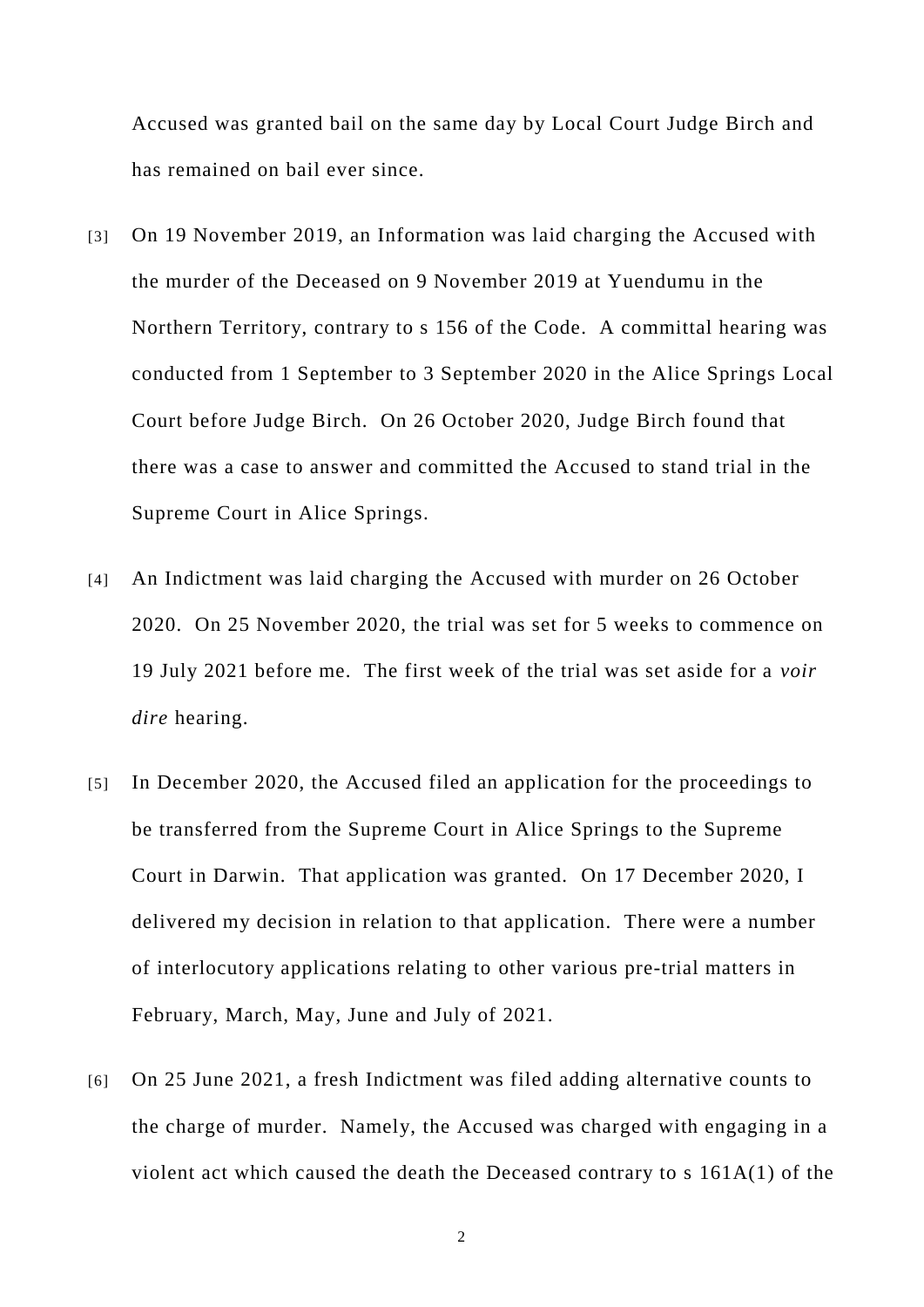Code, and manslaughter contrary to s 160 of the Code. The Accused has pleaded not guilty to all of those charges. The *voir dire* commenced on Monday, 19 July 2021 and ran until Thursday, 22 July 2021. Part of the *voir dire* concerned the operation of s 148B of the *Police Administration Act 1978* ('the PAA').

- [7] On 20 July 2021, due to a COVID-19 Delta variant outbreak in Sydney and the surrounding area, the Northern Territory's Chief Health Officer refused the border restriction exemption application of Senior Counsel, Mr Strickland SC and Ms Callan SC. The effect of that refusal was that if counsel wanted to enter the Northern Territory, they would have been required to undertake supervised quarantine at the Howard Springs Centre for National Resilience for 14 days from the last day they were in a designated hotspot. Counsel, nevertheless, appeared by video link.
- [8] On 22 July 2021, I referred three questions to the Full Court under s 22 of the *Supreme Court Act 1979*, and the trial, scheduled to commence on Monday, 26 July, was formally vacated to be relisted on a date to be fixed. The Full Court hearing was listed for Wednesday, 28 July 2021. On Monday, 26 July 2021, I referred a fourth question to the Full Court. Attached to the questions was a set of assumed facts, together with annexures.
- [9] On Wednesday, 28 July 2021, the Full Court heard oral arguments in relation to the referred questions. Mr Strickland SC and Ms Callan SC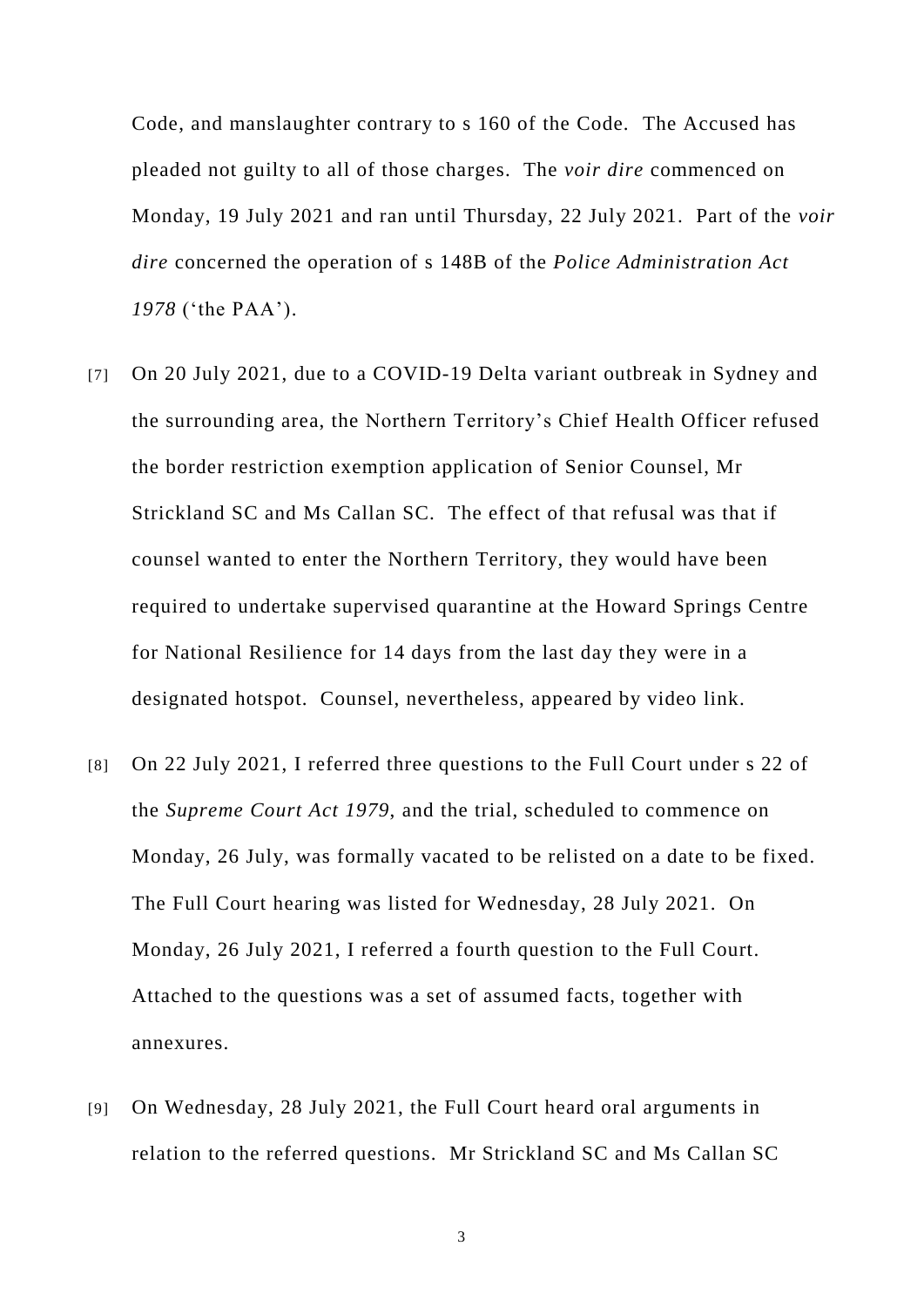appeared by audio-visual link on behalf of the Crown. After hearing legal argument, the Full Court reserved its decision.

- [10] On Friday, 30 July 2021 the trial was re-listed to commence on Wednesday, 18 August 2021 and was scheduled to run for three weeks.
- [11] On Monday, 2 August 2021 Mr Strickland SC arrived in Darwin from New South Wales where he commenced 14 days quarantine at Howard Springs. In the meantime, Ms Poole had been briefed by the Crown as well. She was not subject to any border restrictions at that time.
- [12] On Monday, 9 August 2021 additional border controls were introduced by the Northern Territory Government. The effect of those border controls was that should counsel return to their home states, and if they had been in a declared COVID-19 hotspot or public exposure site 14 days prior to arrival, they would not be permitted to re-enter the Northern Territory unless they had received prior approval from the Chief Health Officer.
- [13] On Friday, 13 August 2021 the Full Court handed down its decision on the four questions referred.
- [14] On Sunday, 15 August 2021, Mr Strickland SC notified the Court that the Crown was considering the Full Court's judgment, and asked that the jury empanelment be delayed by one day to allow the Crown further time to consider the prospects of an application for special leave to appeal. That application was not opposed, and, in any event, the trial was, because of a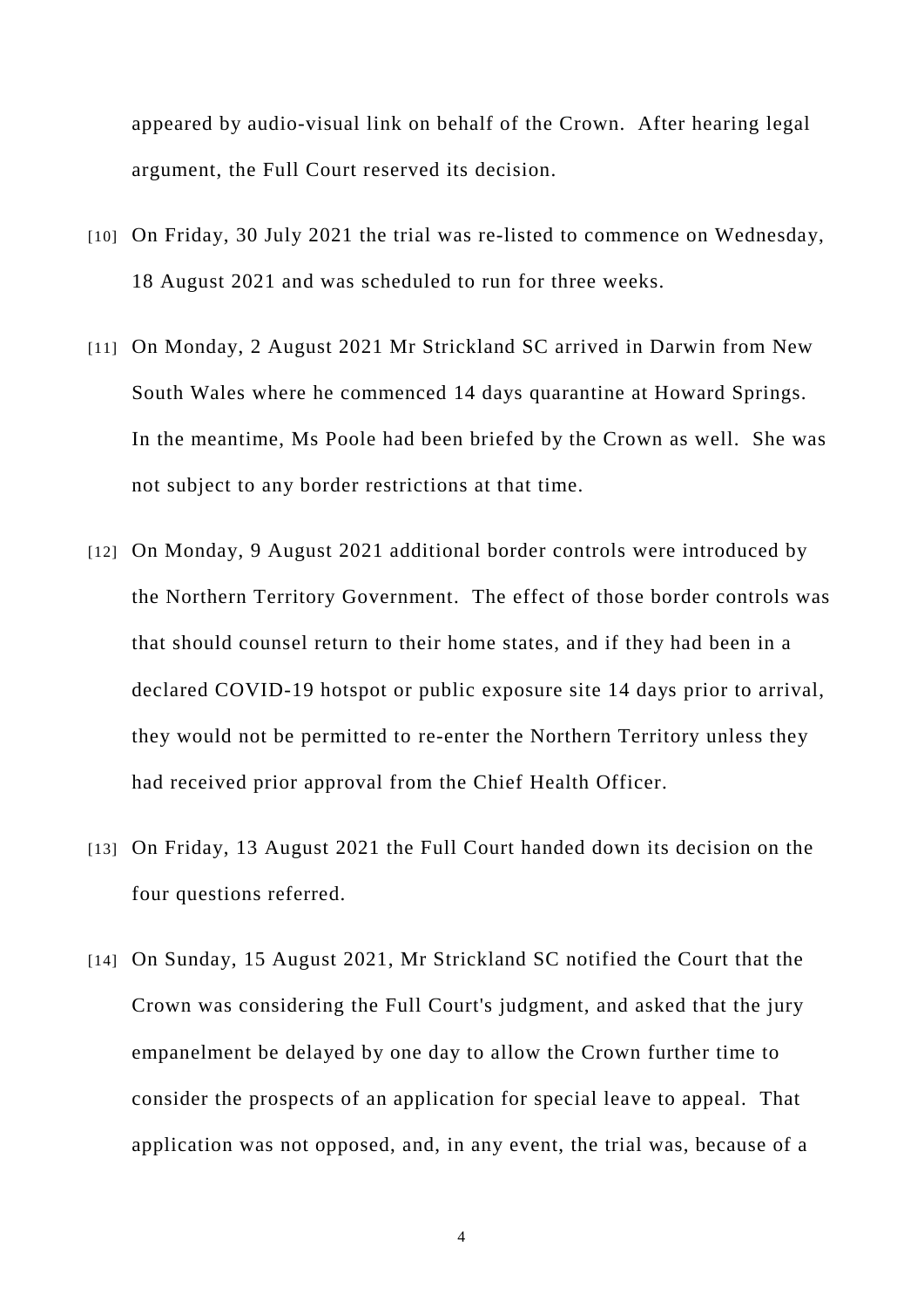COVID-19 outbreak in Darwin, then postponed to commence on Monday, 23 August 2021.

- [15] On Tuesday, 17 August 2021, Mr Strickland SC notified the Court that the Crown intended to file an application for special leave to appeal as well as an application for an expedited hearing, and advised the Court that the Crown would be seeking a stay of the trial pending the outcome of the special leave application. The defence indicated that the application would be opposed. I then listed Crown's application for a stay at 2pm on Thursday, 19 August 2021.
- [16] The Crown has lodged its application for special leave to appeal against the judgment. The subject of the special leave application is the Full Court's amendment and disposition of referred question 3, which, effectively, challenges whether s 148B of the PAA is available as a potential defence to the Accused in this case.
- [17] Section 148B of the PAA is headed "Protection from liability". Subsection (1) provides "A person is not civilly or criminally liable for an act done or omitted to be done by the person in good faith in the exercise of a power or performance of a function under this Act".
- [18] Subsection (2) further provides "Subsection (1) does not affect any liability the Territory would, apart from that subsection, have for the act or omission".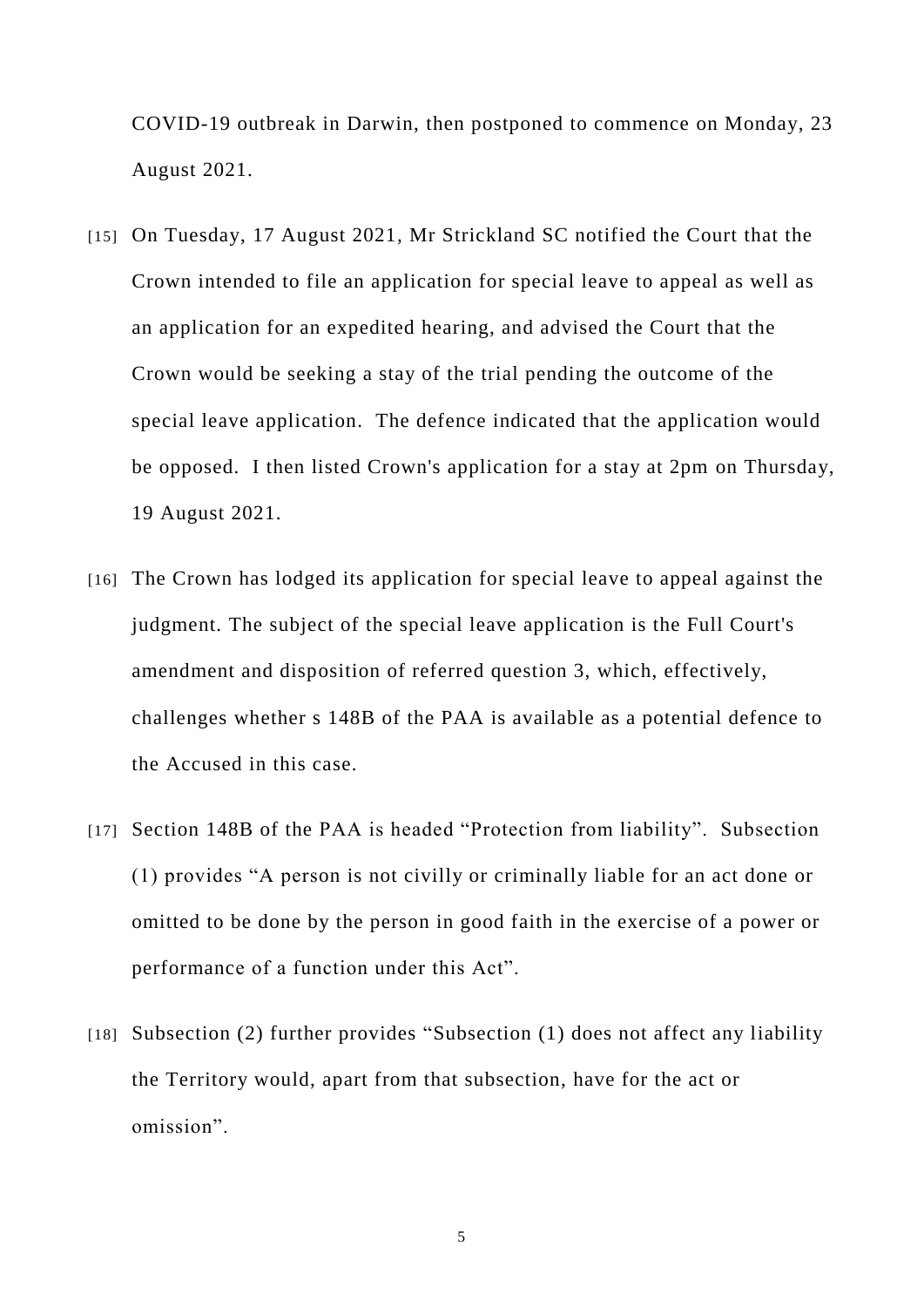- [19] Subsection (3) reads, "In this section: exercise of a power includes the purported exercise of the power. Performance of a function includes the purported performance of a function".
- [20] Question 3 was ultimately re-drafted as follows:

"Based upon the assumed facts, at the time the Accused fired the second and third shots resulting in the Deceased's death, would it be open to the jury to find that the Accused was acting in the exercise or purported exercise, of a power or performance or purported performance of a function under the Police Administration Act, such that s 148B of the Act arises for the jury's consideration?"

Though there were differences between how the two judgments of the Court (i.e. Southwood J's and mine, as opposed to the majority judgment of Kelly and Blokland JJ and Hiley AJ) answered that particular question, the answer, effectively, was that the defence could rely upon s 148B at the trial. It is that part of the judgment that the Crown seeks to challenge in the High Court.

[21] In order to challenge this matter, the Crown will need to seek special leave to appeal and in order to ensure that there is a possibility that the High Court will grant special leave, the Crown is seeking a stay pending the determination of the special leave application. If the stay is granted it will mean that the trial will not be able to proceed until such time as the High Court has decided whether or not to grant special leave. No doubt, if special leave is granted, the High Court will itself grant a stay of the trial. Although the High Court could grant a stay if it wanted to, it is well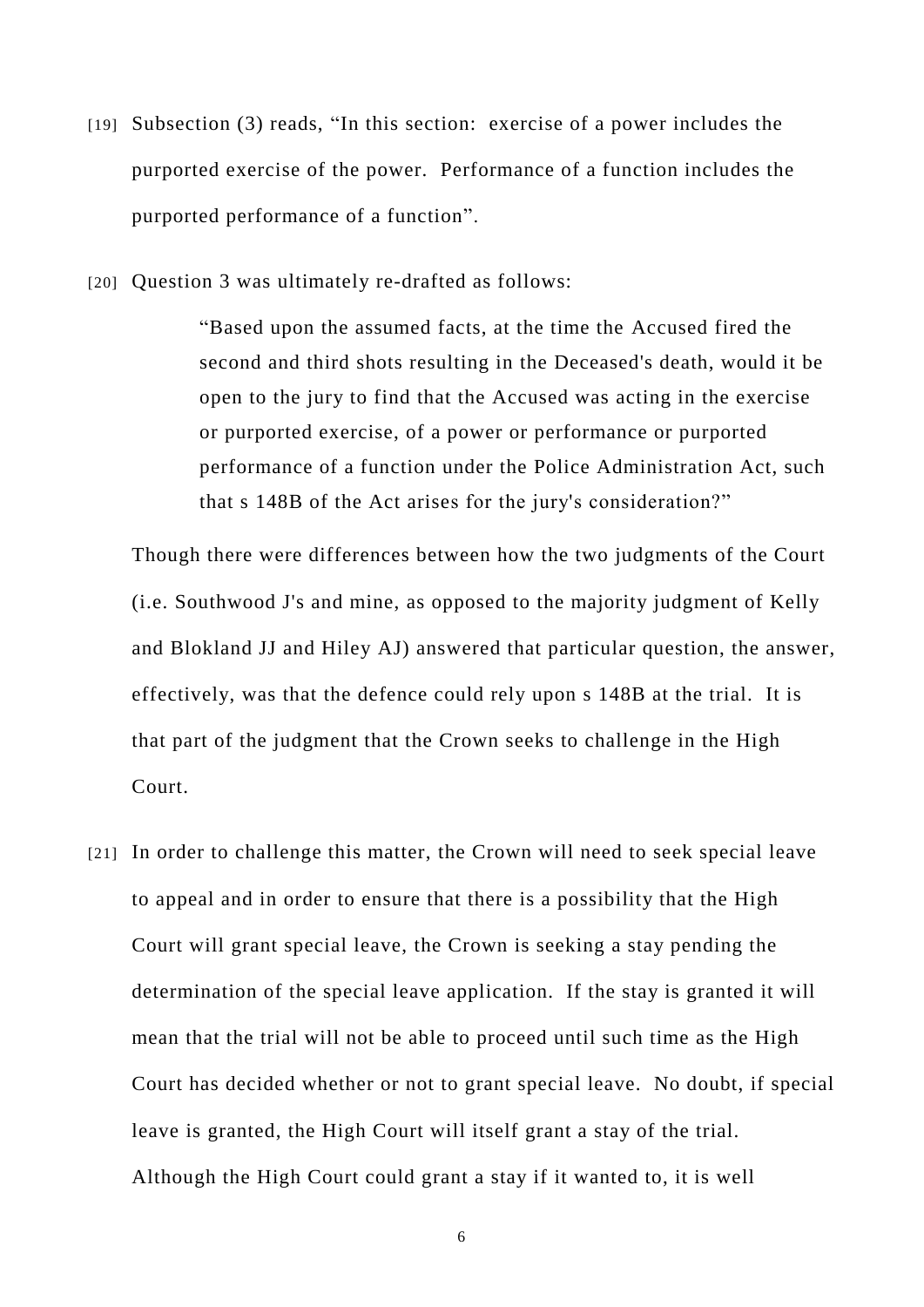established that when an application for special leave to appeal is made to the High Court, it is to the court below that the application for a stay should first be made. That is not in dispute.

- [22] Reference has been made by both parties to the decision of Brennan J in *Jennings Construction Ltd v Burgundy Royale Investments Pty Ltd* ('*Jennings*'), 1 where his Honour set out some of the factors to be considered in whether or not a stay should be granted. In *Jennings*, his Honour held that exceptional circumstances must be shown before the jurisdiction to grant a stay is exercised. His Honour further held that if it is put that a stay is necessary to preserve the subject matter of an appeal, the factors relevant to an assessment of whether a stay should be granted include whether there is a substantial prospect of special leave being granted, whether the applicant has failed to take whatever steps are necessary to seek a stay from the court in which the matter is pending, whether the grant of the stay will cause loss to the respondent and where the balance of convenience lies.
- [23] In Sewell v The Queen,<sup>2</sup> McHugh J stated that the four factors Brennan J had identified, applied to both civil and criminal proceedings.
- [24] I want to first just mention the statutory provisions relating to rights of appeal. The matter that the Full Court ruled on was initially referred to me for an advanced ruling under s 192A of the *Evidence (National Uniform Legislation) Act 2011* ('ENULA'). That provision enables the Court to

**<sup>1</sup>** (1986) 161 CLR 681.

**<sup>2</sup>** [2001] HCATrans 529.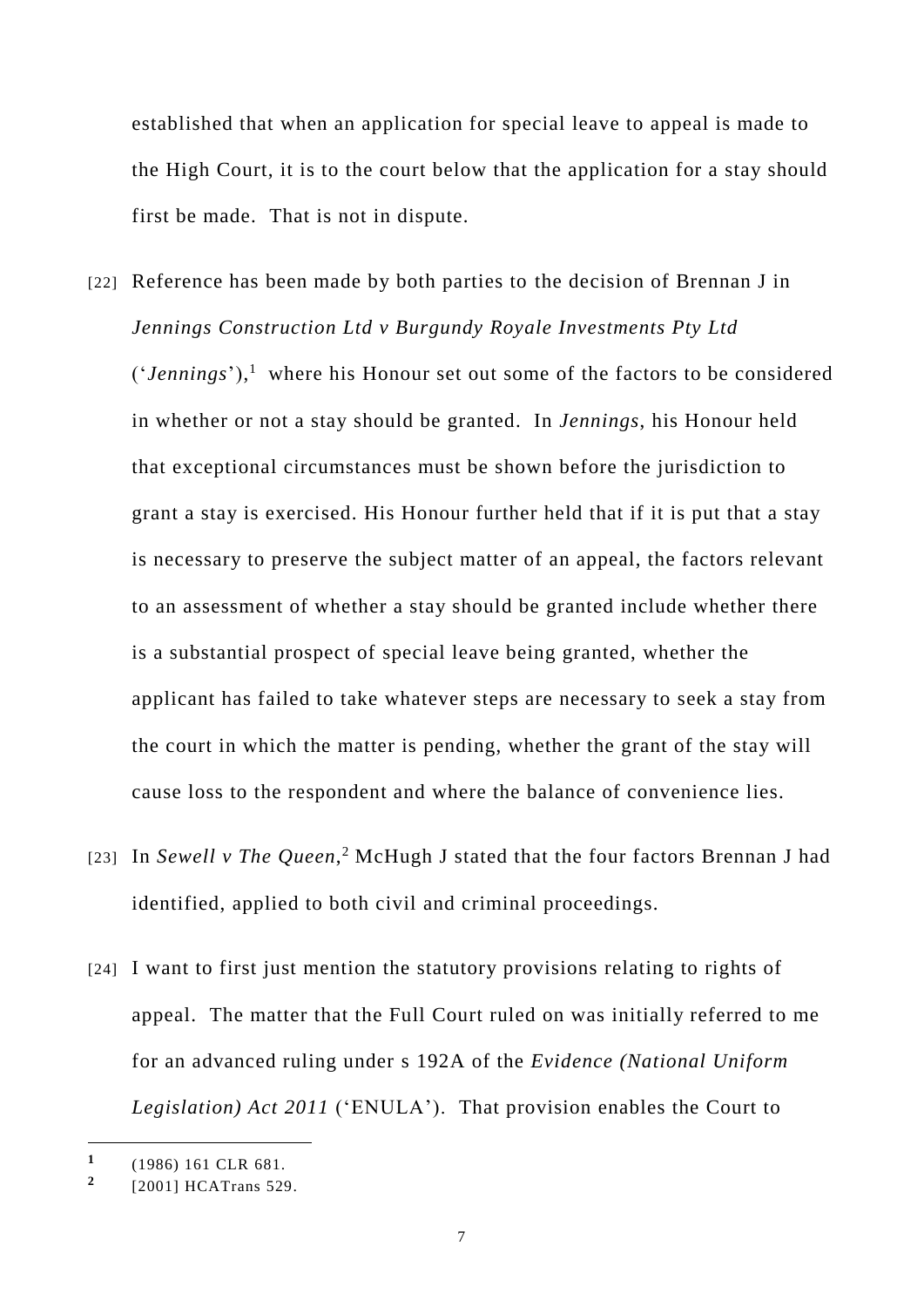make rulings on matters of law prior to the jury being empanelled. However, it is now well established that interlocutory rulings which are made under s 192A in criminal proceedings are not appealable by the Crown until the trial is over. All that the Crown has a right to under s 414(2) of the Code is to seek a reference on a point of law to the Court of Criminal Appeal after the trial, where there has been an acquittal. A reference under s 414(2) does not affect the verdict of acquittal, even if a point is successfully argued by the Crown in the Court of Criminal Appeal. If the argument by the Crown is unsuccessful in the Court of Criminal Appeal, an appeal by special leave to the High Court is open. $3$ 

- [25] So far as an advanced ruling is concerned, s  $408(1)$  of the Code permits an advance ruling at the request of the Accused before a verdict. Where there is no similar power under the Code open to the Crown, s 410 permits the Accused to appeal to the Court of Criminal Appeal against conviction. The Crown cannot appeal against an acquittal.
- [26] Section 414(1) of the Code permits the Crown, after verdict, to appeal against sentence. There is also a limited right of appeal in some other cases, not relevant here. Generally, there is no right of appeal against an interlocutory decision in criminal cases. Appeals in criminal cases go to the Court of Criminal Appeal. There is no right of appeal to the Court of Appeal or to the Court of Criminal Appeal from the Full Court. So far as

**<sup>3</sup>** See *Mellifont v Attorney-General (Qld)* (1991) 173 CLR 289.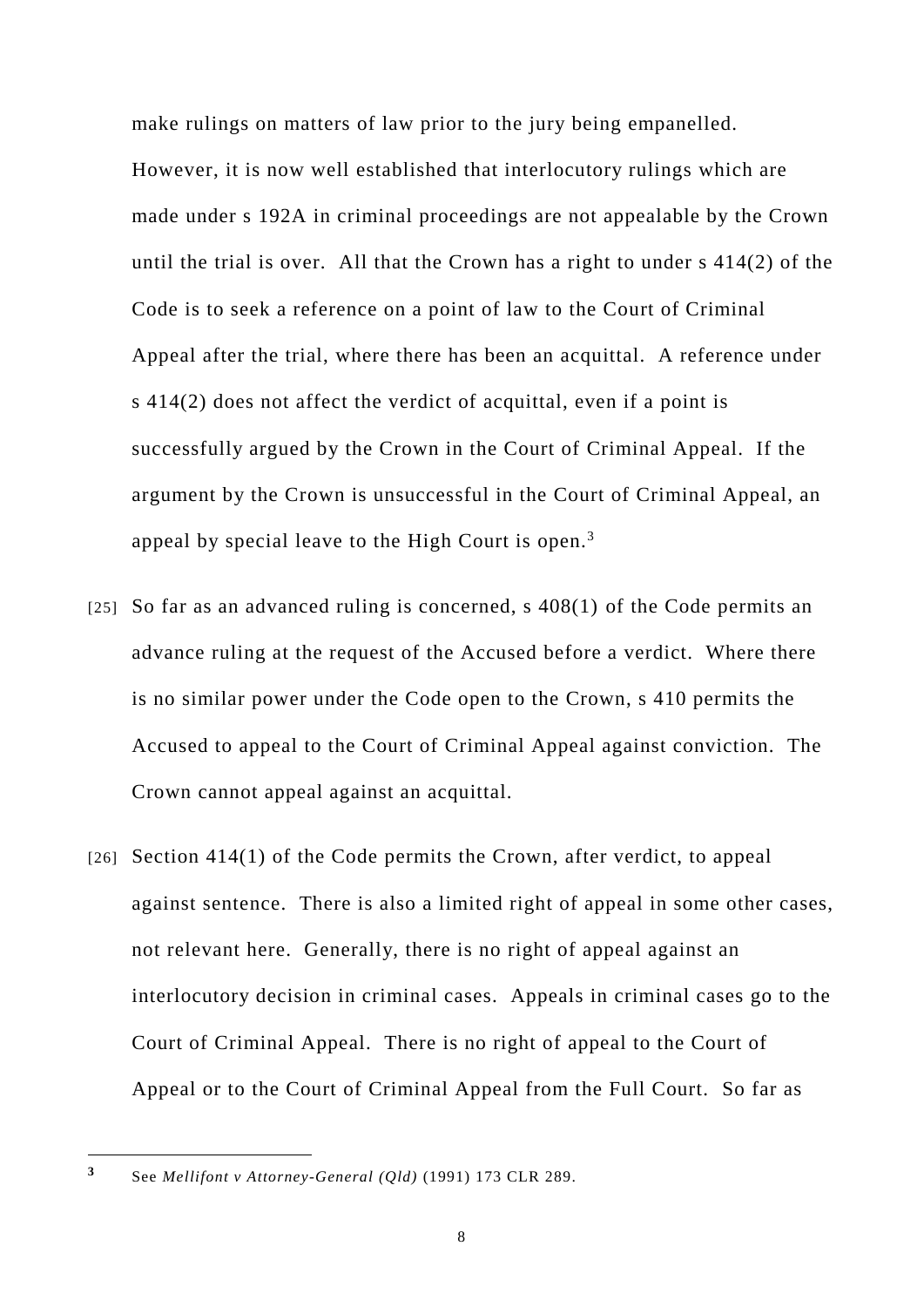the Court of Appeal is concerned, that is governed by s 51(1) of the *Supreme Court Act 1979*. So far as the Court of Criminal Appeal is concerned, there is simply no provision.

- [27] The decision which the Crown wishes to seek leave to appeal is a decision of the Full Court of the Supreme Court following the reference by me under s 21 of the *Supreme Court Act 1979*. Such a ruling is, in effect, the same as a pre-trial ruling by a single judge. No appeal from it lies by the Crown to the Court of Criminal Appeal.
- [28] It is well established that the High Court does not generally grant special leave in relation to interlocutory rulings in criminal matters, because this is contrary to the policy of the legislation. It seems to me that the policy of the legislation here is the same. The matter was considered by the High Court in the case of  $R \vee Elliot.$ <sup>4</sup> In the joint judgment of Brennan CJ and Gummow and Kirby JJ, their Honours said (at page 257):

It is understandable that the ordinary course of criminal procedure in Victoria requires that interlocutory rulings of a trial judge be accepted for the purposes of the trial, whether those rulings be right or wrong. If the rulings are wrong, then, upon conviction, an Accused person is entitled to challenge the ruling on appeal. But the prosecution has no such right. If the ruling results in an acquittal, the ruling, albeit erroneous, can be canvassed on appeal, but only to correct the ruling, not to impeach the acquittal.

That is exactly the same here, and I continue the quote:

Obviously, two considerations are in competition here. On the one hand the prosecution is entitled no less than the defence to a trial according to correct rulings on questions of law. On the other,

**<sup>4</sup>** (1996) 185 CLR 250.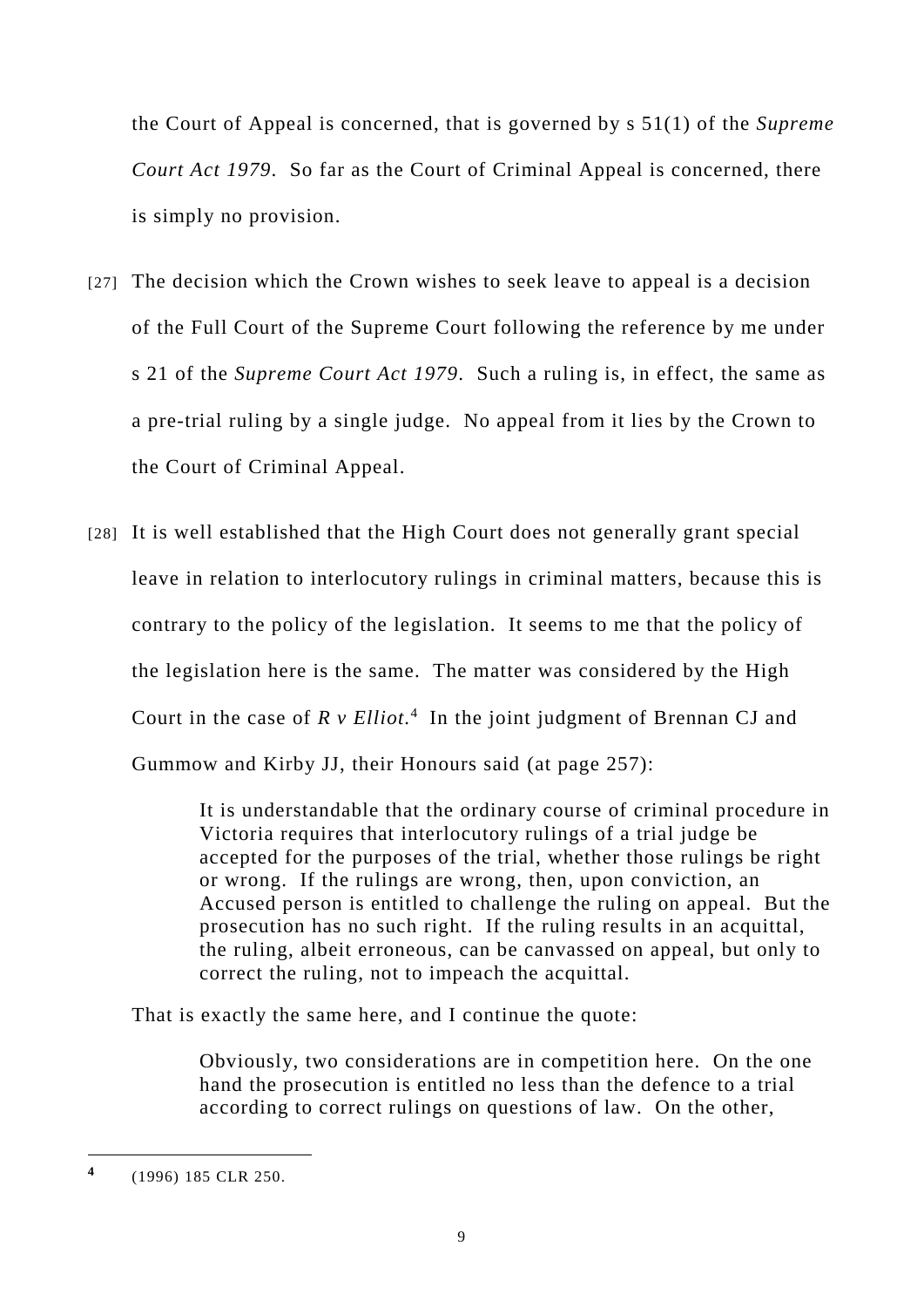interlocutory appeals in criminal trials delay the trial and are likely to produce miscarriages of justice in ways unrelated to the ruling. The personal and financial stress of criminal trials, the dimming of witnesses' memories and the sheer delay between criminal conduct and the administration of condign punishment are factors which weigh heavily in favour of expediting the process of the criminal trial even though incorrect rulings have to be accepted by the prosecution in order to achieve that object, subject to s 450A.

Which is the equivalent of s 414(2) in our Code.

The legislative scheme gives greater weight to the despatch of criminal trials than it has given to protecting the prosecution's ability to appeal against rulings which it thinks to be incorrect. It follows that a grant of special leave in the present case would significantly frustrate the process of the criminal trial as prescribed by the Victorian Parliament. This Court has long been extremely reluctant to intervene in criminal trials by granting special leave to appeal against interlocutory decisions. The present case, though it raises important questions for consideration, does not warrant a departure from the practice of this Court and the policy that is manifest in the Crimes Act of Victoria.

- [29] It seems to me that that is a very high hurdle for the application by the Crown in this case. Nevertheless, it is important to consider all of the matters that the Crown wishes to put on its behalf.
- [30] First of all, the special leave application, they say, raises questions of public importance. The width of the immunity in s 148B of the PAA is clearly a matter of public importance sufficient to attract the interest, they say, of the High Court for the purposes of special leave.
- [31] It is put that s 148B protects a person, which includes a member of a police force, from criminal liability for the use of deadly force simply on the basis that the member was acting in good faith to prevent an offence or maintain social order or protect life, as set out in s 5(2) of the PAA. The careful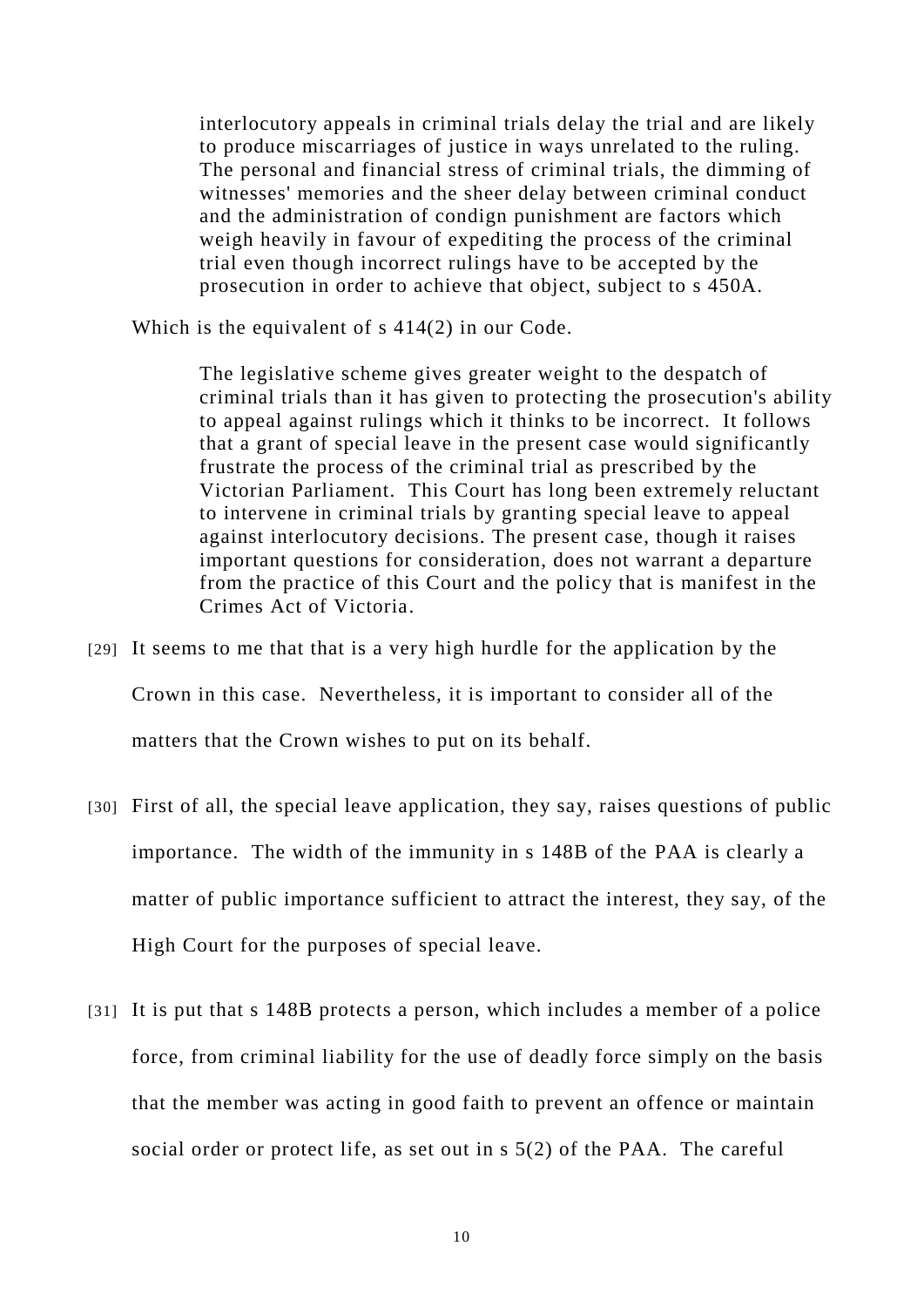protection the law offers citizens against excessive police force would be emasculated.

- [32] It was put that the fact that the matter was heard by five Judges of this Court is a strong indicator of the importance of s 148B, not only to the proceedings at hand, but more generally. I accept that the s 148B question is an important one. It has the potential to make life rather difficult for the Crown if the application for special leave is ultimately refused. Notwithstanding that, it is not my view that that necessarily would result in the Crown not being able to proceed with the trial.
- [33] The Crown contends that the Full Court erred in its approach to the construction of s 148B of the PAA, and it has articulated that in the special leave application, which I have read. I am not going to go into that, except to say that I have read it, and that I cannot say that I agree with it. I think that it is unlikely to be successful, but I cannot say that the Crown has no chance at all. It is not unusual for courts, even Full Courts, to come to wrong decisions, which are corrected later by the High Court.
- [34] I do not accept, however, that the matter is of national importance. It may have some importance to South Australia, and it certainly has importance to the Northern Territory. But, beyond that, I do not think that the question is the sort of question which, because of its wider application to other States, would attract the High Court in an application for special leave.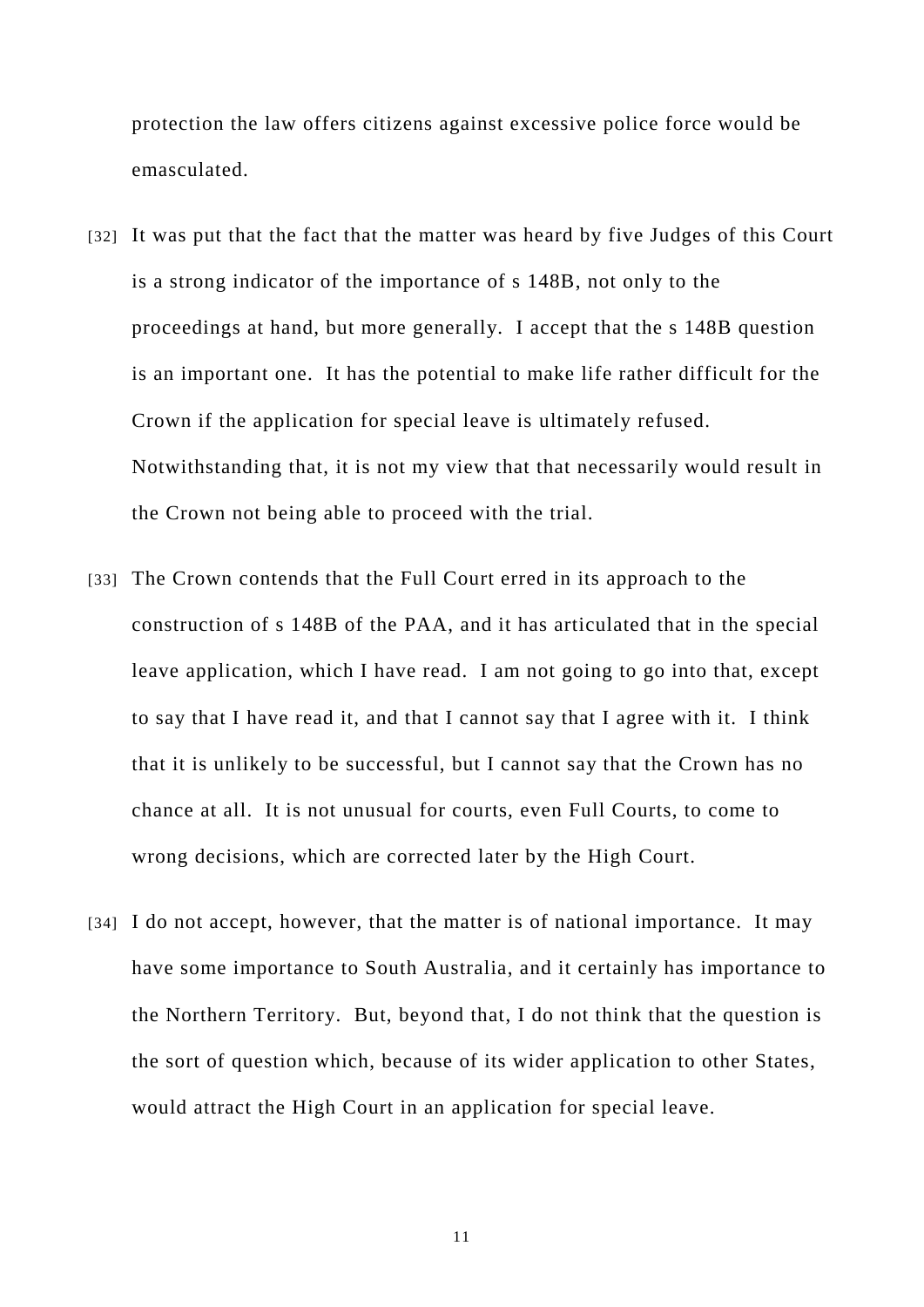- [35] As counsel for the Accused has pointed out, there are no contrary decisions as required under s 35A of the *Judiciary Act 1903* (Cth), and we are looking here at a decision of five Judges of this Court who were all in unanimity.
- [36] The second factor is whether the applicant has failed to take whatever steps are necessary to seek the stay. I accept that the applicant has acted without delay and has sought an expedited hearing. It has done all it can, at this stage, to get the matter on before the High Court as quickly as possible. On the basis of the material before me, it may be that the High Court would be able to hear the matter as early as 9 September 2021. On the other hand, it may not. And it is entirely speculative, as far as I can see, what will happen after that.
- [37] As I pointed out in argument with Mr Strickland SC, there are a number of different possibilities. One is that the High Court hears the application and refuses special leave. Another is that it hears the application, grants special leave and hears the appeal *instanter*. Another is that it grants special leave, but the hearing of the appeal may not take place until months later. The judgment may be reserved; the decision itself may take some time.
- [38] At this stage, it is quite impossible for me to know when this trial, if it were to be put off, would be likely to resume. I am aware, from having dealt with both counsel during the course of hearings earlier this month and late last month, that both counsel have other part-heard matters that they are obliged to deal with. If a new date is to be fixed, it would require a consideration,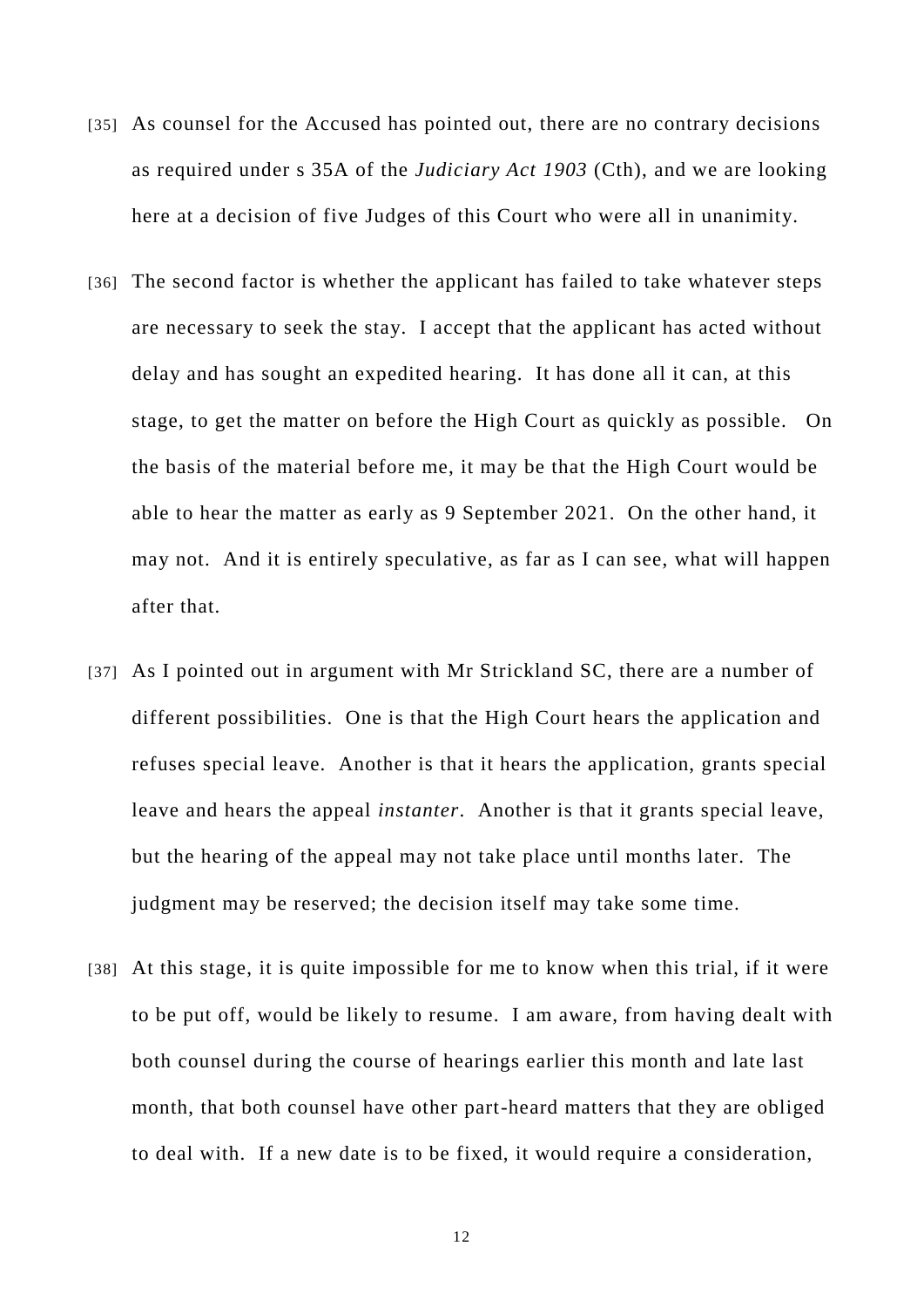not only of the Court's availability and the availability of witnesses, but also the availability of counsel. In this uncertain age of COVID-19 restrictions, we are likely to find getting a trial date this year quite difficult. Once we go into next year, I think we are probably not looking at a new trial date before April or May, at the earliest.

- [39] The third factor is whether the grant of a stay would cause loss to the Accused and, as the parties acknowledge, any delay in the trial process and the ensuing uncertainty causes harm to the Accused. The extent of the delay would depend on the factors as to when the special leave application would be heard and whether special leave is granted. In the meantime, the Accused is on bail, but he is not the only one who will be inconvenienced. It takes a great deal of organisation to get a criminal trial up and running. It is not only a matter of getting the counsel here and getting the Accused here; it is also a matter of getting all the witnesses here. It is also a matter of whether we have a court room available, because we have quite a number of Judges and only four criminal court rooms, and this Court regularly sits in crime.
- [40] Then there is the question of empanelling the jury. What we have done in this case is rather unusual. It was because of the very short period of time that elapsed between the last time the matter was given a trial date and now that I organised for a new jury panel to be summonsed. Because of the shortness of time, that required the Court to arrange for personal service of the summonses. That created a big flurry of activity for a few days while that took place, and, of course, great expense. If I grant a stay, then, of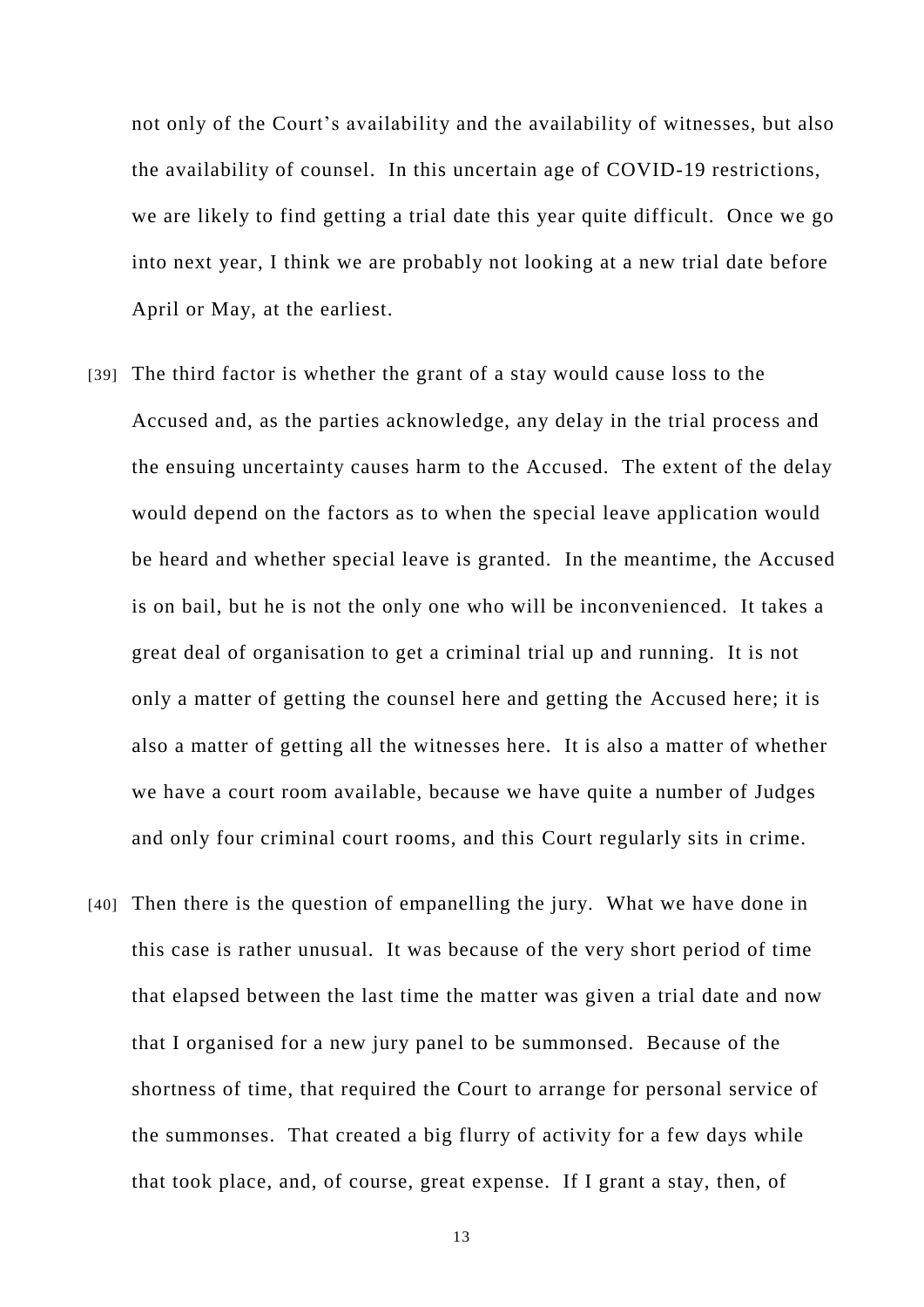course, that panel will have to be excused, and it will mean starting all over again with another jury panel, and that usually takes a long time. It is not something that can be done overnight. Then you have got to serve them, and usually that is done by post, but service by post in these COVID-19 days is very slow. So, in order to comply with the requirements of the *Juries Act 1962*, it may be necessary again to send out bailiffs to serve a jury panel. Suffice it to say, that could not be done in less than two or three weeks.

- [41] It was submitted that a stay of the proceedings, pending the determination of the application for special leave, may result in some delay to the trial. But, if the special leave application is granted expedition and special leave is refused, there may not be any significant disruption to the trial. I do not accept that. I think there would be significant disruption because of the pure impracticalities of getting everybody here, and assembling another jury panel. As the Crown acknowledges, the trial is due to commence in four days. The continued uncertainty created by COVID-19 about when the trial could recommence with interstate counsel remains a question which would need to be dealt with.
- [42] There is uncertainty which would be caused to the respondent by any delay in the commencement of the criminal trial. I accept that the deterioration of witnesses' memories is not of as great concern in this case as in many other criminal trials.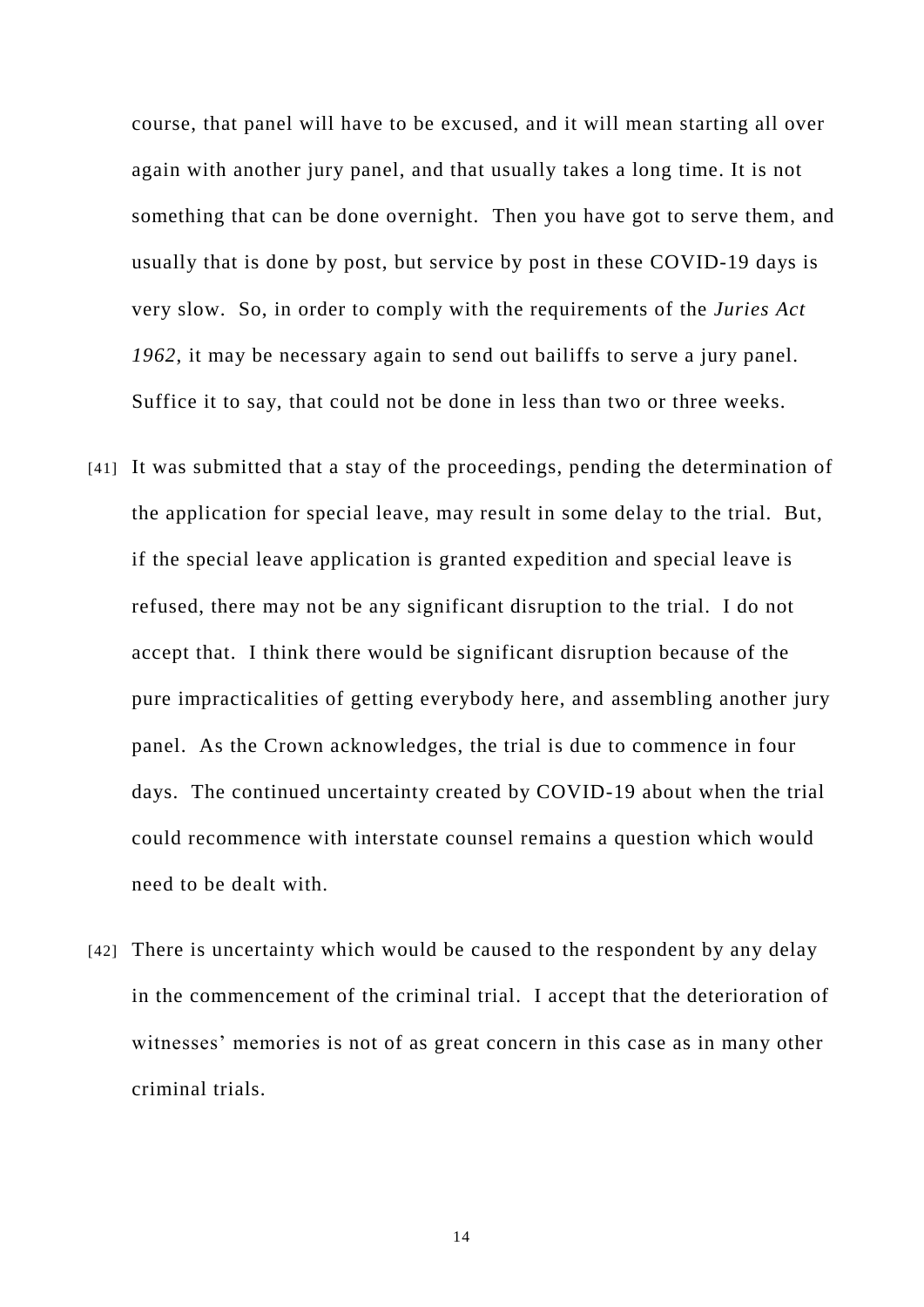- [43] Somehow or other I have to come to a decision as to where the balance of convenience lies. As the submissions which are made by counsel for the Accused say, the Accused has now had the spectre of the most serious charge known to the law threatening his liberty for almost two years. At the same time, approximately 50 witnesses have endured the uncertainty of their requirement to give evidence. In the case of police witnesses, the deleterious impact of the burden of giving evidence in relation to the actions of a colleague is self-evident. In the case of civilian witnesses from the community of Yuendumu, it could be fairly said that the burden is equally, if not more, intolerable. Then of course there are the resources required to attend to the proper presentation of a trial again, and they are likely to be substantial in terms of cost and time.
- [44] All in all, I think the balance of convenience remains with the Accused, and the trial should go ahead. I think that the likelihood of the High Court granting special leave to appeal is limited. It is not evident to me that the application has anything other than weak prospects of success, especially as this is an application for leave to appeal in a criminal proceeding against an interlocutory ruling in circumstances where the legislation does not encourage or contemplate such a process. I accept that the matter sought to be raised is a matter of significance and importance, but in my view it does not raise a point of law that is likely to have importance beyond the Northern Territory and South Australia. As I pointed out during oral argument, if the Crown so wishes, it can still seek a reference to the Court